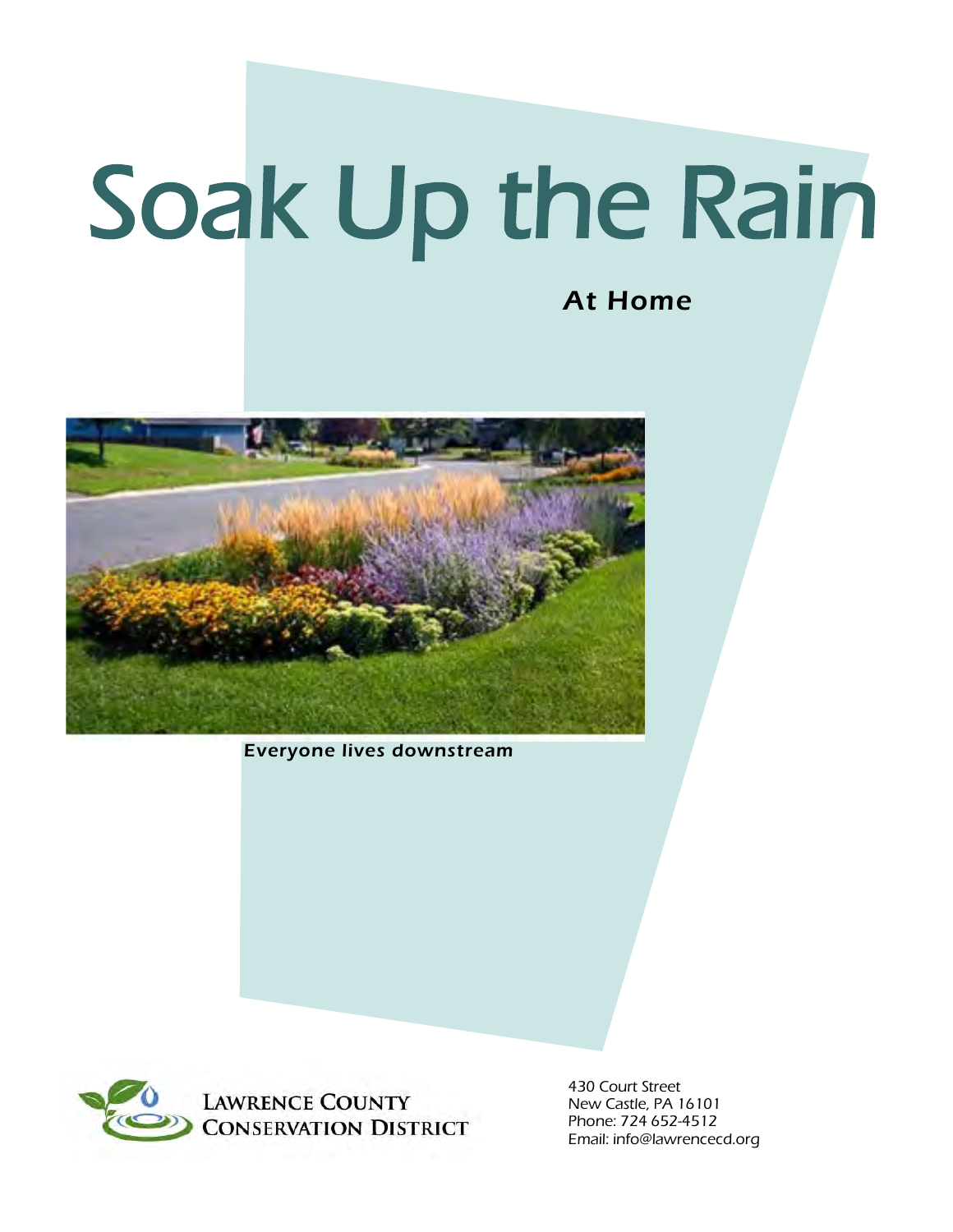# What is Stormwater?

Very simply, stormwater is all of the rain that does not soak into the ground. According to the Penn State Extension, Pennsylvania gets an average of 41 inches of rain per year. In a forested area, eighteen inches of rain will soak into the ground per hour but a lawn will only soak up two inches per hour. Everything that doesn't soak in runs off your property, into the storm drain and into streams and rivers.

That doesn't sound like it should be a problem but unfortunately it is. The water running off your property joins the water running off of everyone else's and picks up speed. Along the way, it can erode exposed soil or streambanks and pick up nutrients like nitrogen and phosphorus, as well as toxins like road salt, gasoline, motor oil, pesticides, and trash sending them into the waterways.

These nutrients, toxins, and sediment are collectively called Non-Point Source (NPS) pollution and they all have a negative effect on the aquatic life in the stream. Sediment churned up in the water makes it hard for fish to breathe and when it settles, it can smother the nesting areas of fish and macro invertebrates that the fish need to survive. In addition, sediment can also cause the temperature of the water to increase and fish need cold water. Warming water also contributes to harmful algae blooms that make water toxic to all life.

If you don't have a well, your drinking water comes from these waterways. Water authorities have to filter pollutants before we can drink it.

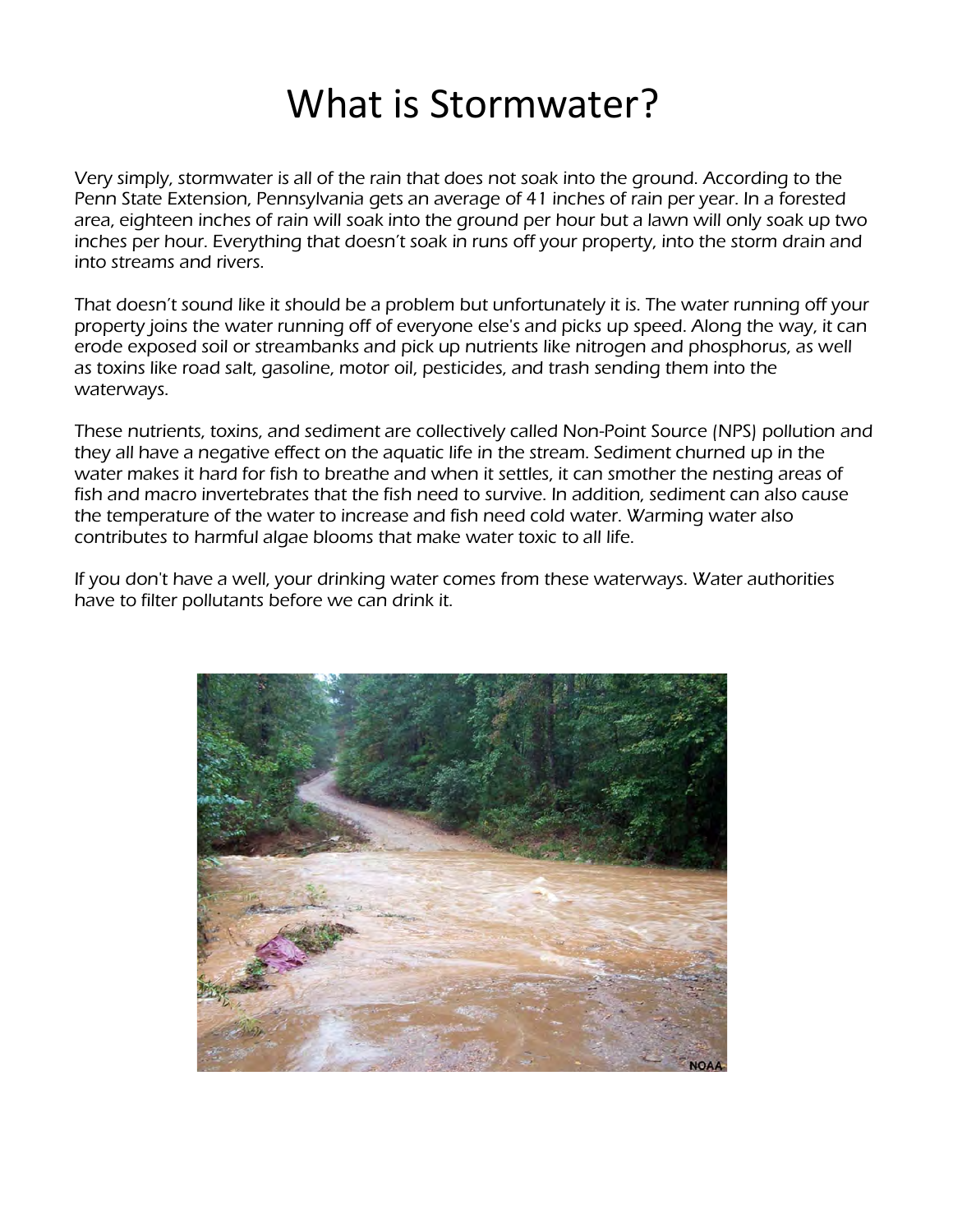# What can we do?



There are a number of ways homeowners can help reduce NPS pollution and the volume of water leaving their properties. These measures are called Best Management Practices (BMPs) for residential stormwater management.

- Plant more trees one larger canopy tree can absorb around a thousand gallons of water each year.
- Convert part of your property or lawn to meadow. Ornamental grasses, perennials, and shrubs soak up much more water than lawns and reduce your need to mow.
- Install a rain garden or dry well to capture runoff from your walkways, patios, driveways, and roofs.
- Install a dry creek to channel water and reduce runoff.
- Install rain barrels or cisterns to capture runoff from your roof.

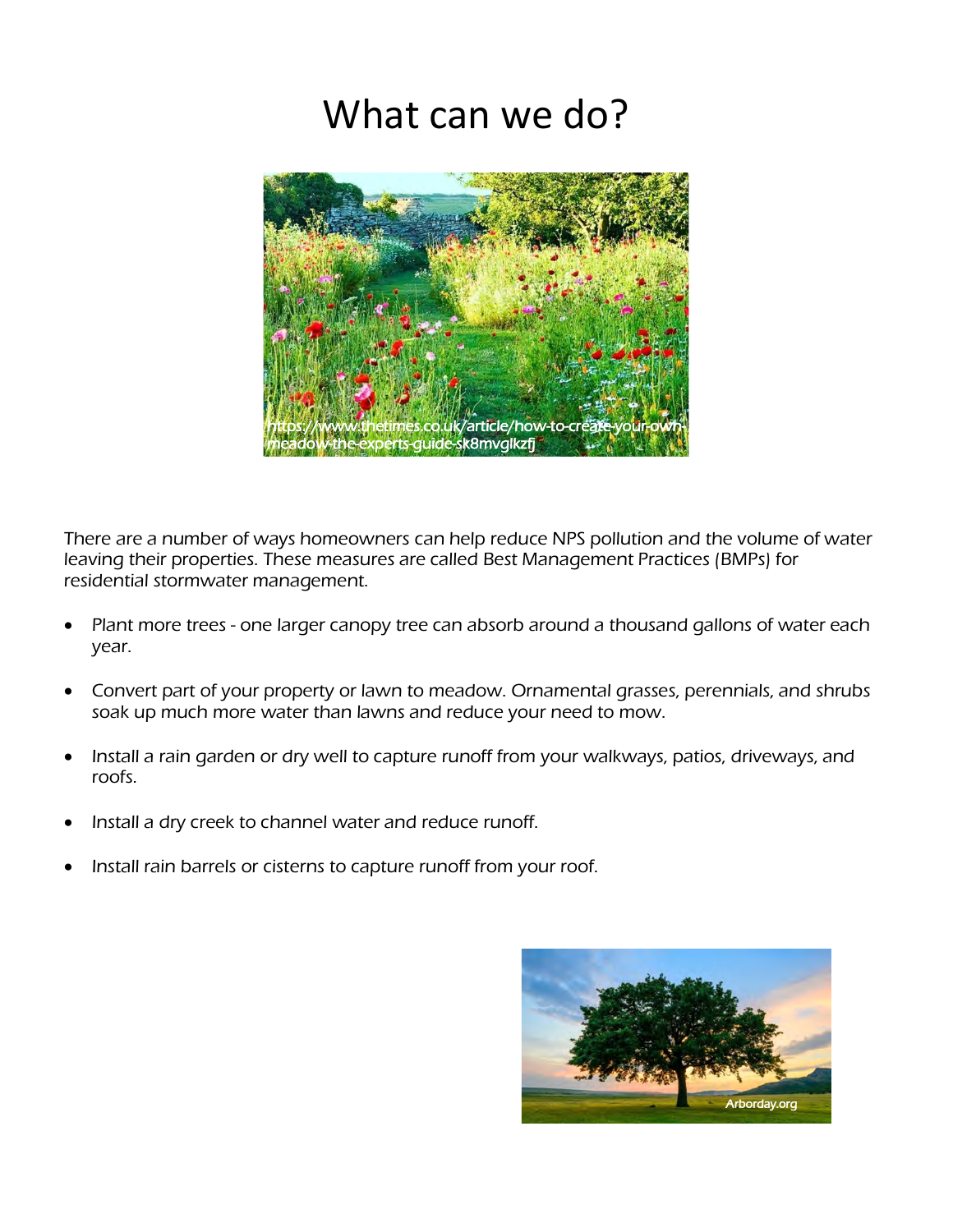# Rain Gardens



A rain garden is a small depressed planted garden area that serves as temporary water retention after a storm. Rain gardens slow and reduce water leaving the property and discharging into rivers and streams. They recharge the water table by allowing the rain to soak in rather than run off and filter out NPS pollution like nutrients, oil, gasoline, and pesticides. They also help reduce erosion and sediment load in streams.

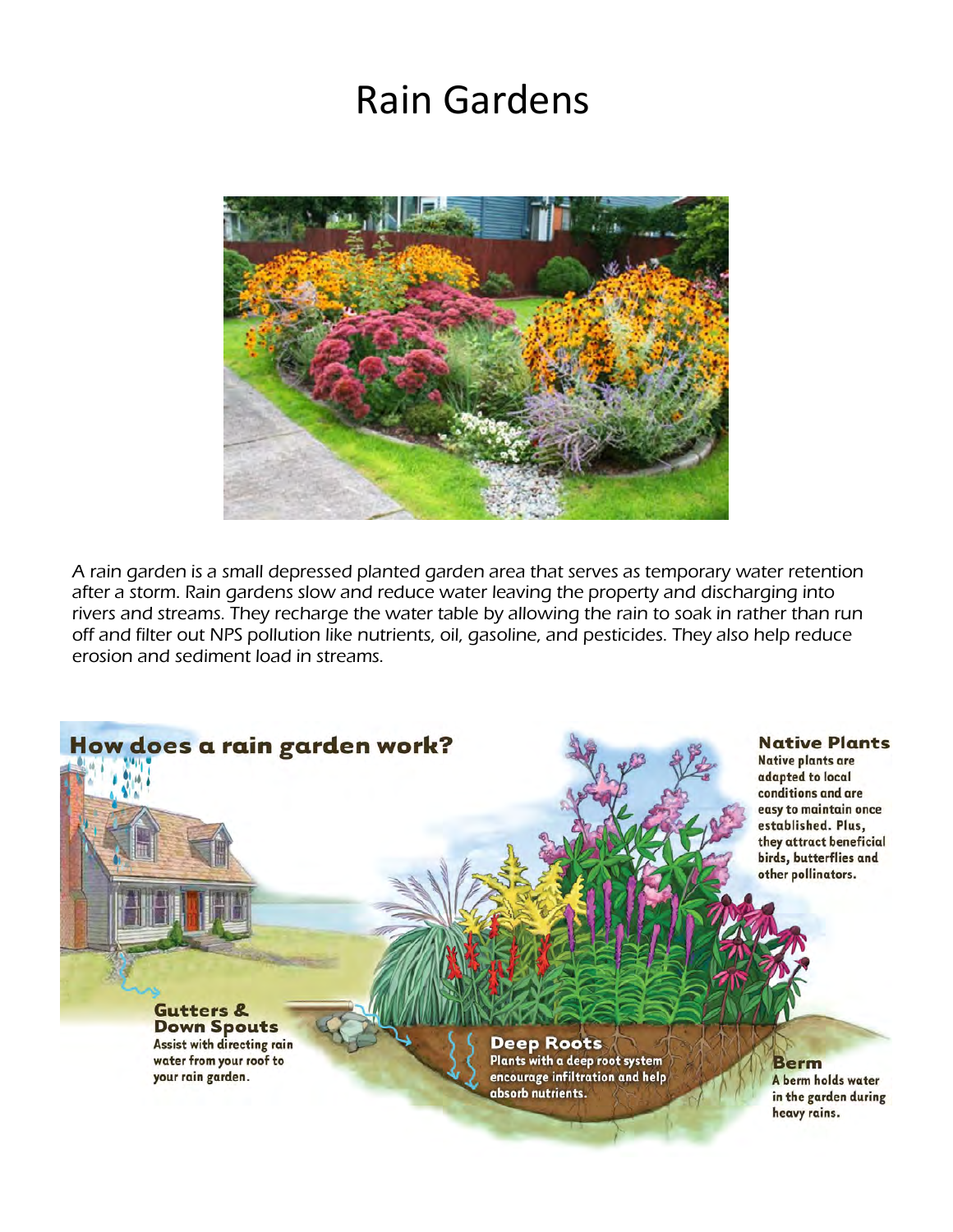# **Building a Rain Garden**

Before building your rain garden, choose a location that you can direct a downspout to or that will collect water runoff from a driveway or patio. Locate your rain garden at least ten feet from your house foundation but not more than 30 feet from the downspout.

Start with a percolation test by digging a one foot deep hole and filling it with water. The water should drain within 24 hours. If not, your soil may need to be amended with 50-60% sand, 20-30% low clay topsoil, and 20-30% compost.

To calculate how big to make your rain garden you'll need to calculate the amount of water draining into it. If you're draining a downspout into your rain garden you'll start by calculating the roof area draining into the downspout. (Usually Length in feet x Width of house / 2) Divide this number by 6 to get the square footage of your rain garden.

If you're draining a driveway or patio, calculate the square footage draining into the garden and divide by six. This will give you the square footage of your rain garden.

Online resources for help in calculating your rain garden size:

http://raingardenalliance.org/right/calculator

http://water.rutgers.edu/Rain\_Gardens/RGWebsite/Certification%20Program/RGS\_RGST\_R GDesign.pdf

Once you've decided on the size of your garden, measure and outline the shape of your garden and remove the turf. Dig the garden with slightly sloped sides (3 Horizontal to 1Vertical) and add a 6" berm around the downslope side or all around the garden if your area is flatter using the excavated soil. Ponding water depth in the garden should be 6-12". If the water drained slowly in your percolation test, amend the soil to a depth of 2.5 – 3 feet.

Plant native perennials and shrubs that can tolerate standing water and periods of moderate drought (a list is included at the back of this publication) and add 1-3" of mulch or gravel at the bottom of the garden bed. You can add a rock drainage channel from the downspout or driveway to slow water heading to the garden.

Add an overflow path on the downslope area or a drainage pipe to a downslope outlet for times of very heavy rain.

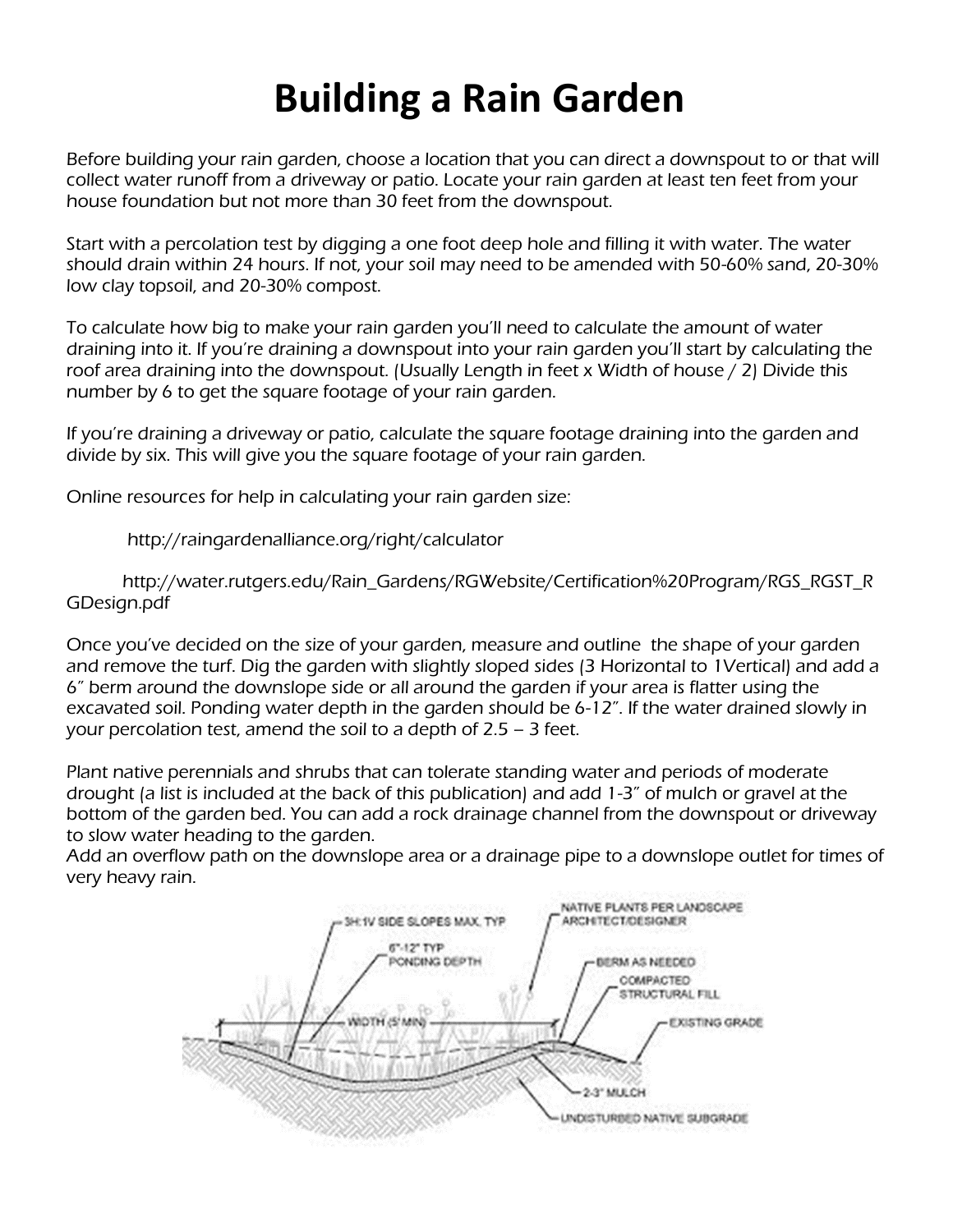## **Building a Dry Creek**





Building a dry creek is similar to building a rain garden but it will cover a longer area. Follow the rain garden instructions for choosing a location but do several percolation tests along the proposed path. If percolation is slow you may have to amend the soil under the creek. A dry creek should follow a path with a natural downward slope. The creek can stand on its own as a way to soak up the rain or may be used to channel water into a rain garden.

If you're draining a downspout into your dry creek you'll start by calculating the roof area draining into the downspout. (Usually Length in feet x Width of house / 2) Divide this number by 6 to get the minimum square footage of your dry creek.

Once you've decided on the size and location of your creek bed, measure and outline the shape of the creek. Use a natural, meandering "S" shape to mimic a stream and remove the turf. Dig the creek 12 - 18 inches deep with slightly sloped sides and about 3 feet wide creating a concave channel. Place landscape fabric in the channel and on the sloped sides to prevent weeds. Next , place a number of large boulders along the length of the creek. The largest boulders should be placed toward the outside edges of the creek with the largest boulders upslope and slightly smaller ones downslope. Once the large ones are in place, place medium sized boulders around the large ones and at various places along the creek bed. This is where you get to be creative. Place the rocks in a way that looks and feels natural to you. A random placement creates a more natural look than uniform spacing. Once the large and medium stones are in place, fill the channel with river rock and gravel to cover the landscape fabric to a depth of at least 3 inches.

Plant perennials that would naturally be found along a stream (Siberian Iris, Yellow Flag Iris, Cardinal Flower, grasses etc.) periodically along the length to soften the look of the rock.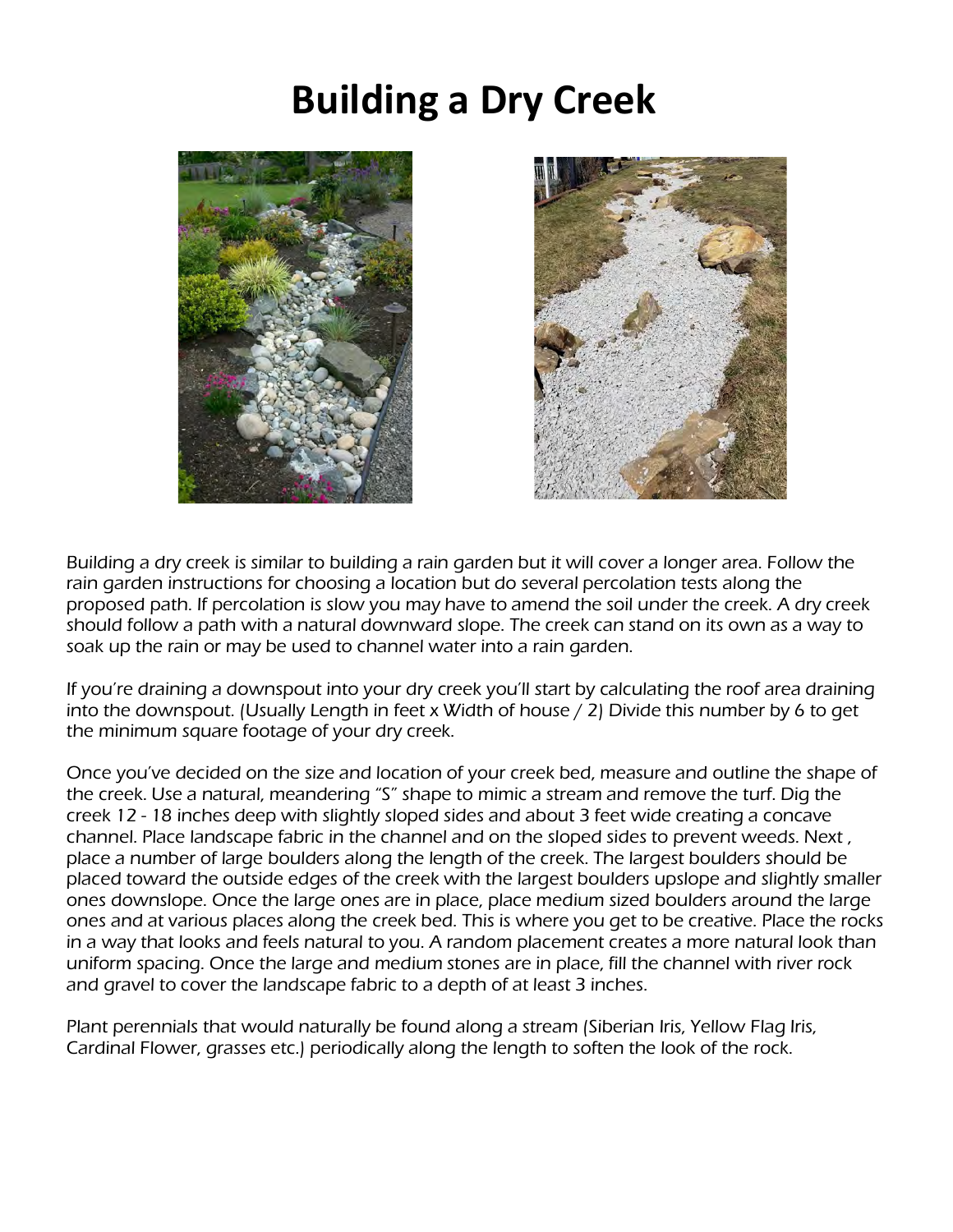# **Rain Barrels**





Erie County Conservation District's rain barrel decorating contest winner.

Rain barrels are containers that collect and store rain water from roofs and downspouts for future use. Water collected reduces runoff and water pollution, helps recharge groundwater, lowers your water bill, and conserves water.

Choose a good location for your rain barrel ideally near your garden, 6"- 28" from a downspout with adequate space for overflow. Locate it on a level and slightly elevated surface so there is room to access the spigot. You can use blocks, sand, brick, or a wooden platform to level it. Direct the overflow away from your foundation to a lawn or garden area for infiltration.

Rain water is naturally soft and devoid of minerals, chlorine, fluoride, and other chemicals so it is great for watering your lawn and gardens. It can also be used for car washing, window cleaning, and outdoor cleanup (Tools, boots, shoes etc.).

DO NOT use collected water for drinking, cooking or bathing.

Use your stored water as quickly as possible to avoid mosquitos. Use mosquito dunks if the water has been sitting in the barrel for more than a few days. (They are available at Lowes, Tractor supply, etc.) and keep the barrel tightly closed to prevent access by children or pets.



Inspect your rain barrel regularly and clean gutters to prevent debris and clogging. A clogged spigot can be cleaned with a pipe cleaner or metal wire. At the end of the season, empty your barrel, disconnect from the downspout, and install winter disconnect fittings.

And last but not least, don't forget to have fun with it. Rain barrels can be painted and decorated to add a bit of whimsy.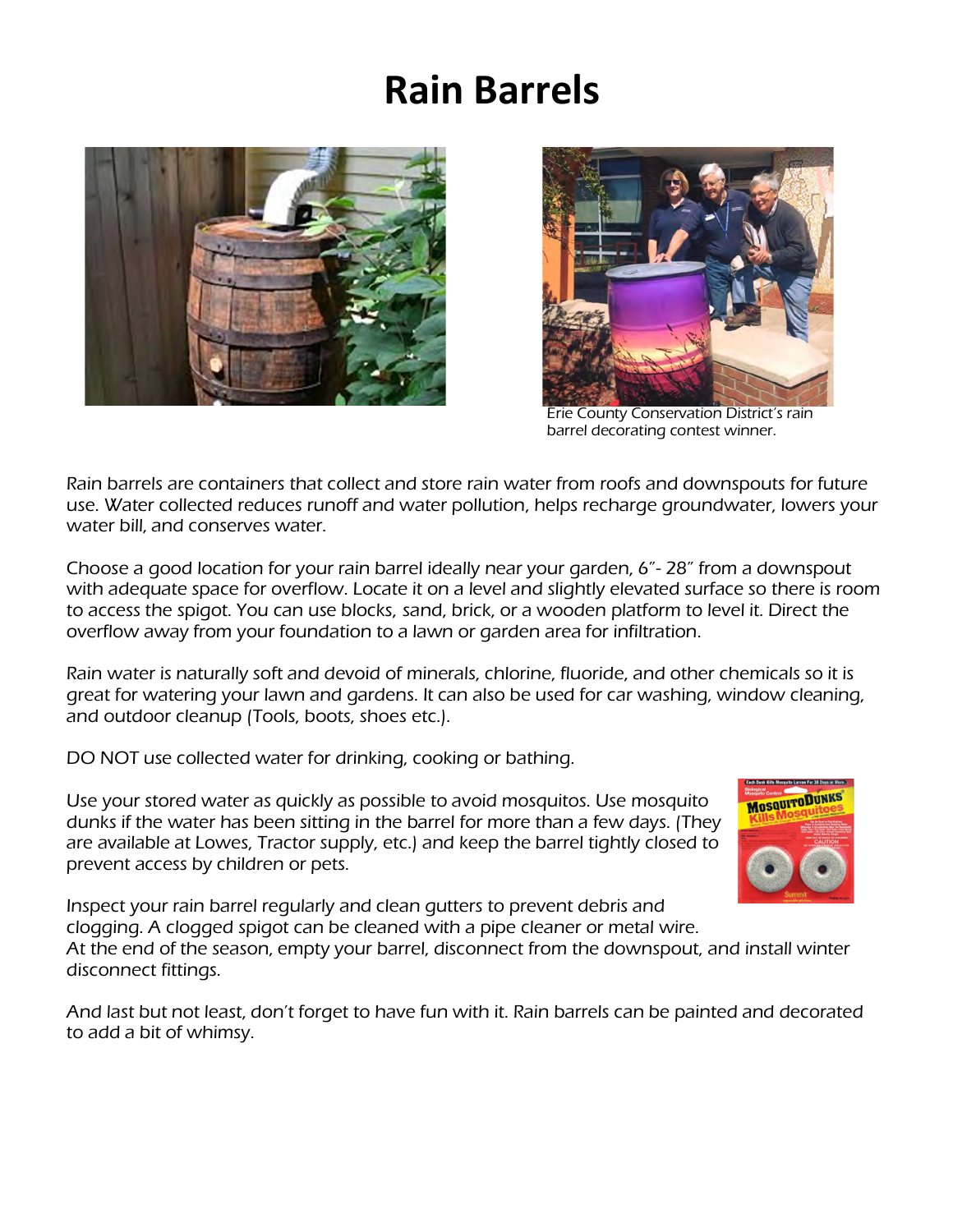# **Dry Well**



A dry well is a small, excavated pit filled with stone or gravel that temporarily stores stormwater runoff until it soaks into the surrounding soil. A dry well serves the same function as a rain garden but is underground. You can purchase a prefabricated dry well or build one with stone and gravel.

Always locate at least ten feet from the foundation of your house and at least three feet from your property line. Avoid locating a dry well near a septic or well head or near a septic leach field.

Instructions for sizing and installing a dry well can be found online and prefabricated wells can be purchased from hardware and retail stores and online.

# **Cistern**





A cistern serves a similar function to a rain barrel but is larger and often used on farms or large estates to capture and store water. A cistern can be an above ground or below ground tank.

An above ground cistern is often gravity fed like a rain barrel while a subterranean tank requires a pump to access stored water.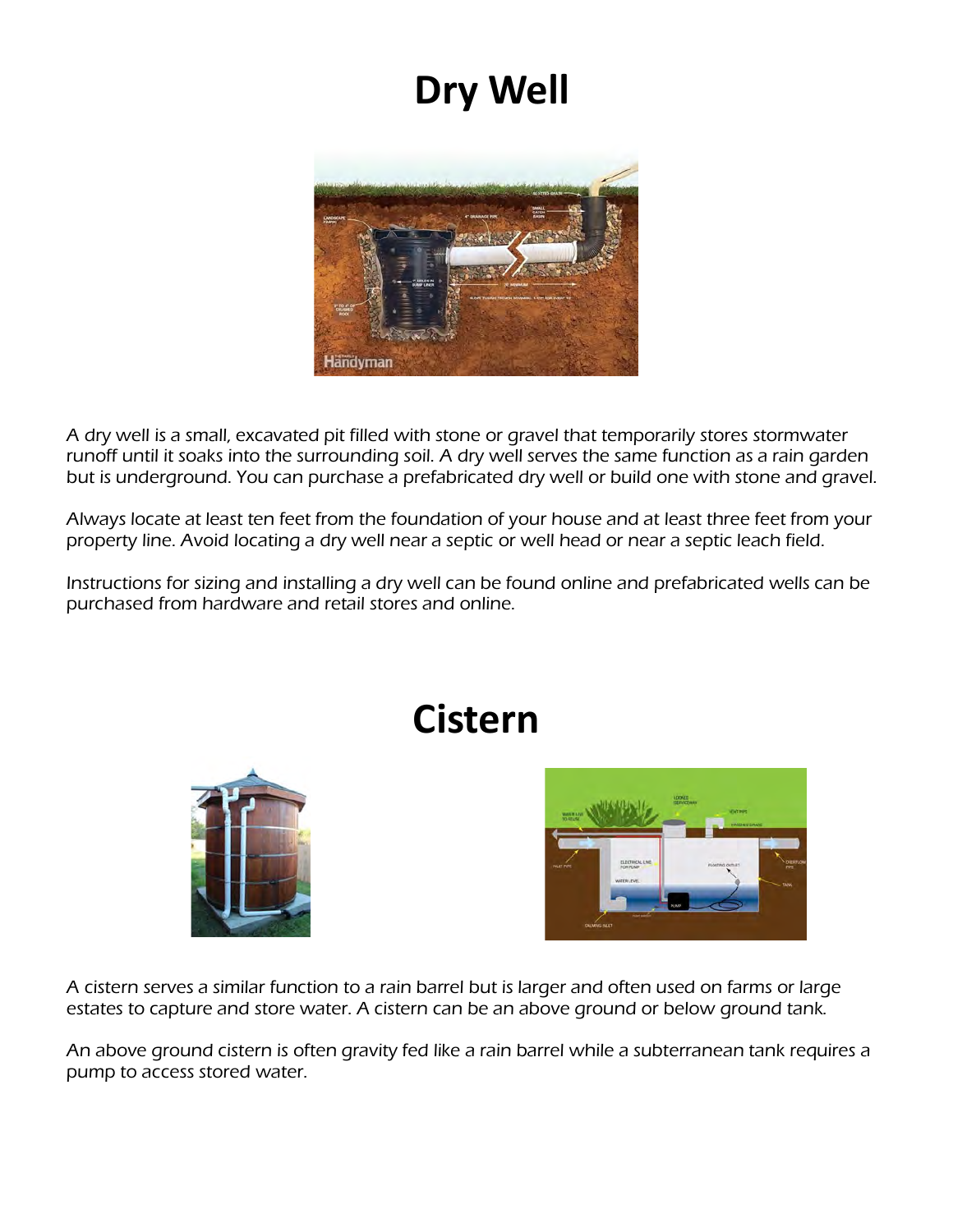## **Pervious Pavement**



Most concrete and asphalt paving is impervious meaning that it does not allow water to pass through. There are a number of paving options now that allow water to pass through and they are collectively referred to as pervious paving.

The example on the top left is a stone paver set in sand that allows the water to soak through the joints and into the water table. This helps reduce the NPS pollution going into our waterways. Above right is a pervious form of asphalt that similarly allows water to pass through into the ground below.

Grass pavers like those seen below are another form of impervious paving. These can be used for parking areas, pathways, and roads without heavy truck traffic.

Consider using one of these solutions at home when installing patios, walkways, and driveways.

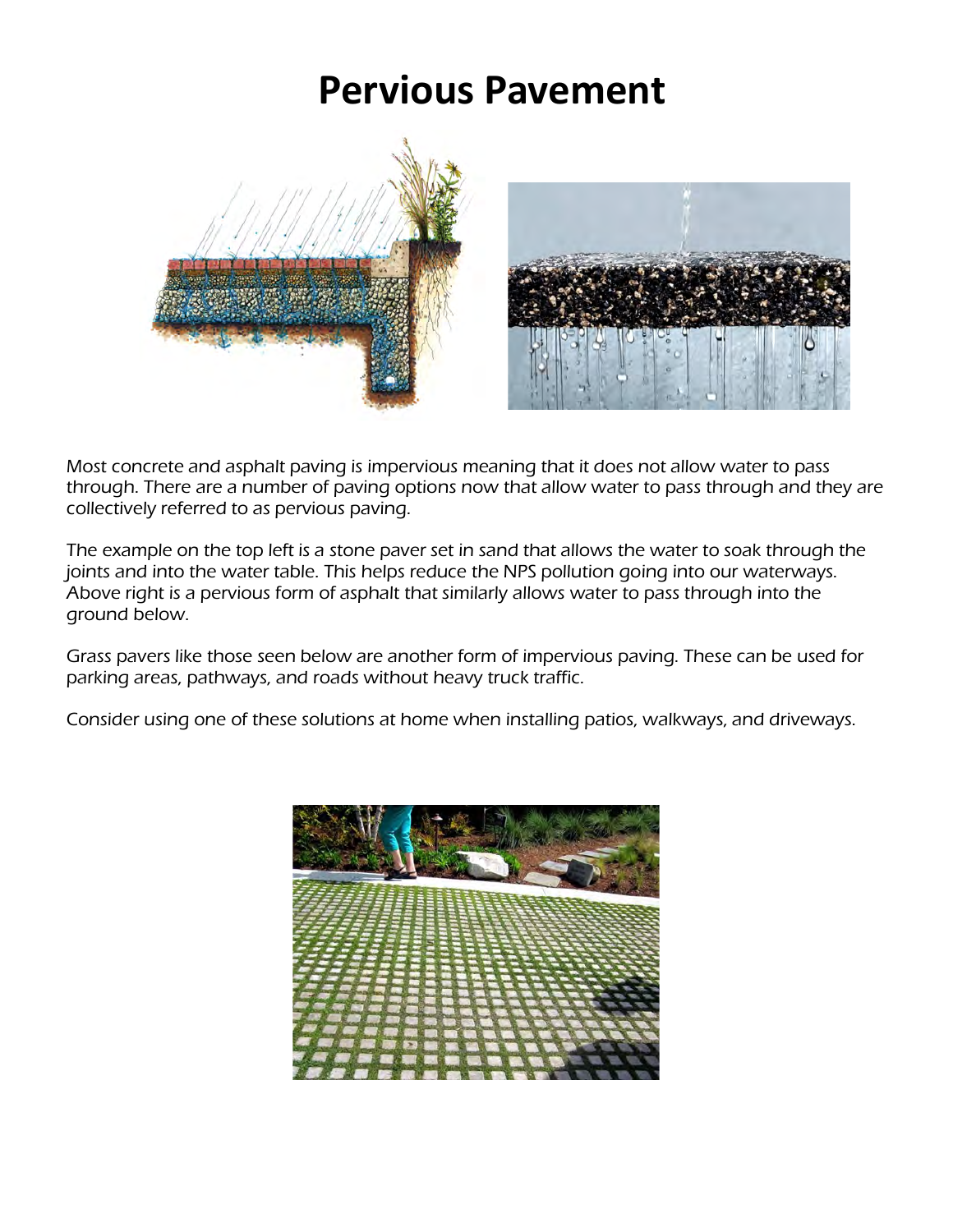## **Rain Garden Plants**

#### Trees and Shrubs

Arrowwood (Viburnum dentatum) Common Elderberry (Sambucus canadensis) Hackberry (Celtis occidentalis) Meadowsweet (Spiraea alba) Ninebark (Physocarpus opulifolius) Rosebay (Rhododendron meximum) Silky Dogwood (Cornus amomum) Spicebush (Lindera benzoin) Sweetbay Magnolia (Magnolia virginiana) Tupelo (Nyssa sylvatica)

Wild Hydrangea (Hydrangea arborescens)

#### Shady location

Basil Balm (Monarda clinopodia) Blue-eyed Grass (Sisyrinchium angustifolium) Creamy Violet (Viola striata) Golden Ragwort (Senecio aureus) Hairy Woodrush *(Luzula acuminata)* Maple-leaved Waterleaf (Hydrophyllum canadense) Marginal Wood Fern (Dryopteris marginalis) Marsh Marigold (Caltha palustris) Meadow Phlox (Phlox maculata) Meadowsweet (Spiraea alba) Monkey Flower (Mimulus ringens) Northern Blue Flag (Iris versicolor) Sensitive Fern (Onoclea sensibilis) Spiderwort (Tradescantia virginiana) Spreading Jacob's Ladder (Polemonium reptans) Summer Phlox (Phlox paniculata) Tall Meadow Rue (Thalictrum pubescens) Thin-leaved Sunflower (Helianthus decapetalus) Virginia Bluebells (Mertensia virginica) White Turtlehead (Chelone glabra) Wild Geranium (Geranium maculatum) Woodland Sunflower (Helianthus divaricatus)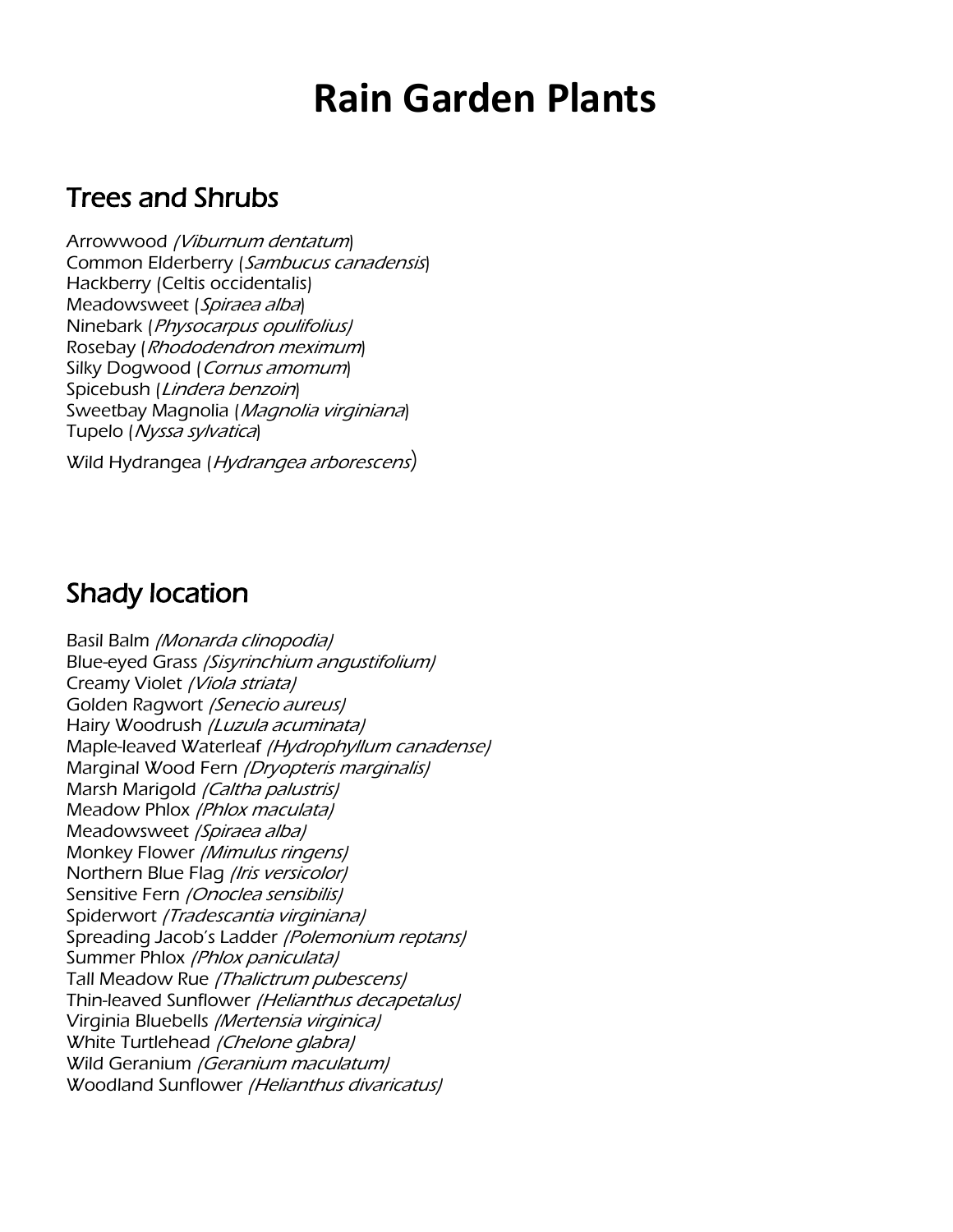### Sunny location

Beechwood Blend (Lobelia cardinalis x siphilitica) Bee-balm (Monarda didyma) Big Bluestem (Andropogon gerardii) Blazing Star (Liatris spicata) Blue Vervain (Verbena hastata) Boneset (Eupatorium perfoliatum) Bottle Gentian (Gentiana clausa) Bottlebrush Grass (Elymus hystrix) Cardinal Flower (Lobelia cardinalis) Common Sneezeweed (Helenium autumnale) Culver's Root (Veronicastrum virginicum) Flat-topped Aster (Aster umbellatus) Great Blue Lobelia (Lobelia siphilitica) Green-headed Coneflower (Rudbeckia laciniata) Joe-Pye Weed (Eupatorium fistulosum) Marsh Marigold (Caltha palustris) New England Aster (Aster novae-angliae) New York Ironweed (Vernonia noveboracensis) Oxeye (Heliopsis helianthoides) Pink or Swamp Milkweed (Asclepias incarnata) Purple Bergamot (Monarda media) Purple-stemmed Aster (Aster puniceus) Rough-stemmed Goldenrod (Solidago rugosa) Short's Aster (Aster shortii) Swamp Rose Mallow (Hibiscus moscheutos) Switchgrass (Panicum virgatum) Tall Sunflower (Helianthus giganteus) Tall Tickseed (Coreopsis tripteris) Three-lobed Coneflower (Rudbeckia triloba) White Beardtongue (Penstemon digitalis) Wild Rye (Elymus virginicus)